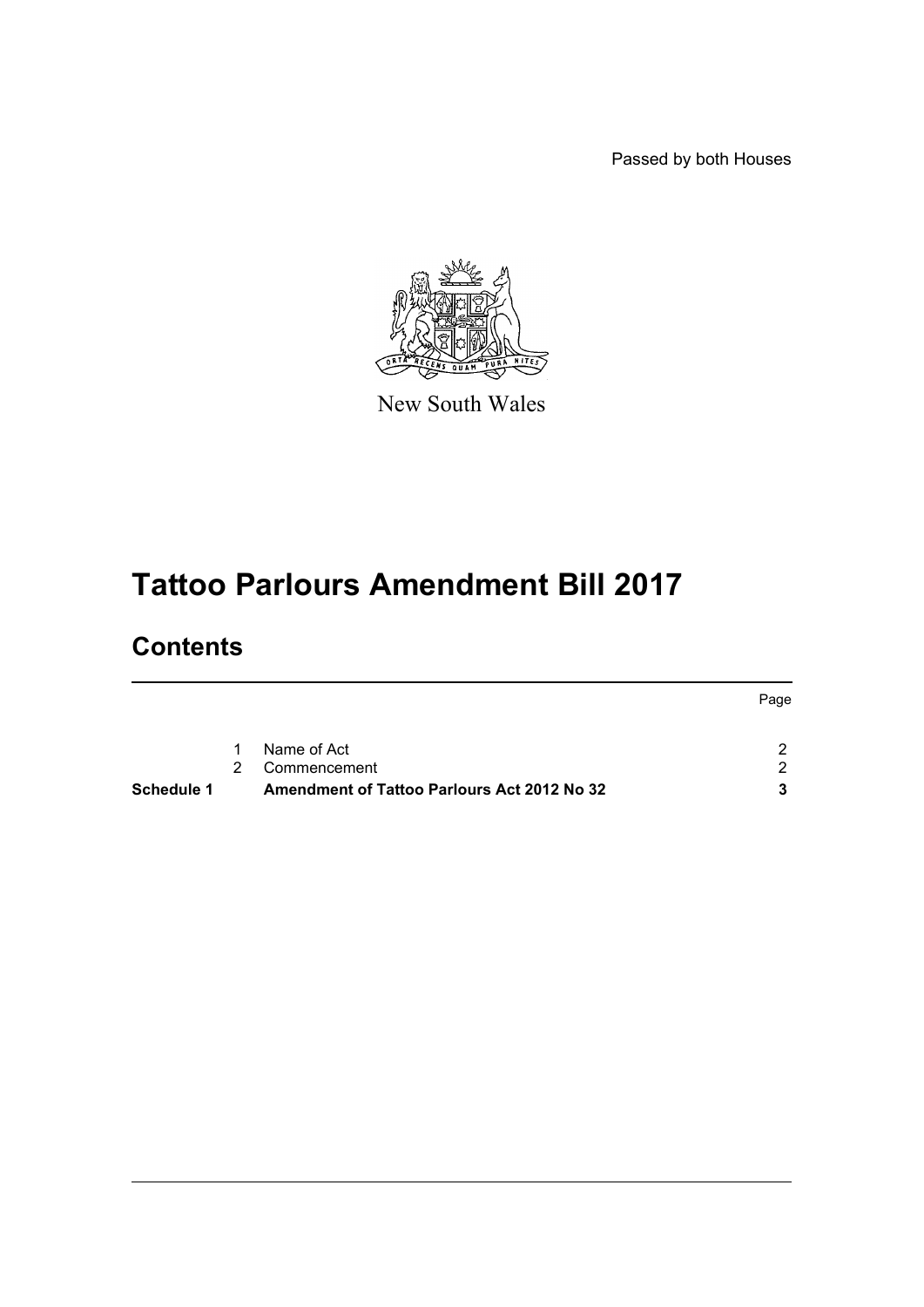*I certify that this public bill, which originated in the Legislative Assembly, has finally passed the Legislative Council and the Legislative Assembly of New South Wales.*

> *Clerk of the Legislative Assembly. Legislative Assembly, Sydney,* , 2017



New South Wales

## **Tattoo Parlours Amendment Bill 2017**

Act No , 2017

An Act to amend the *Tattoo Parlours Act 2012* to make further provision with respect to the licensing and regulation of body art tattooing businesses and body art tattooists; and for other purposes.

*I have examined this bill and find it to correspond in all respects with the bill as finally passed by both Houses.*

*Assistant Speaker of the Legislative Assembly.*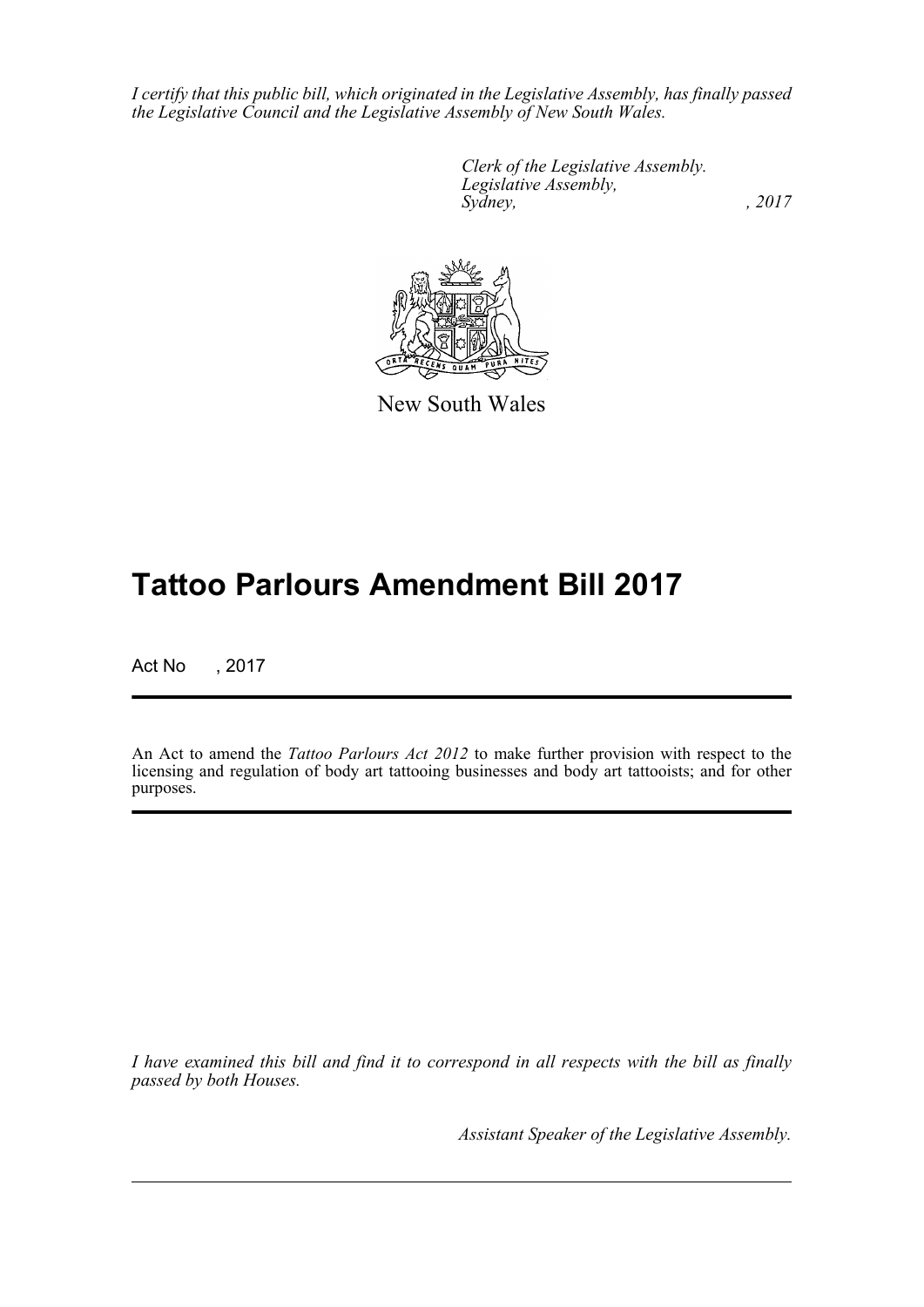## <span id="page-2-0"></span>**The Legislature of New South Wales enacts:**

## **1 Name of Act**

This Act is the *Tattoo Parlours Amendment Act 2017*.

## <span id="page-2-1"></span>**2 Commencement**

This Act commences on a day or days to be appointed by proclamation.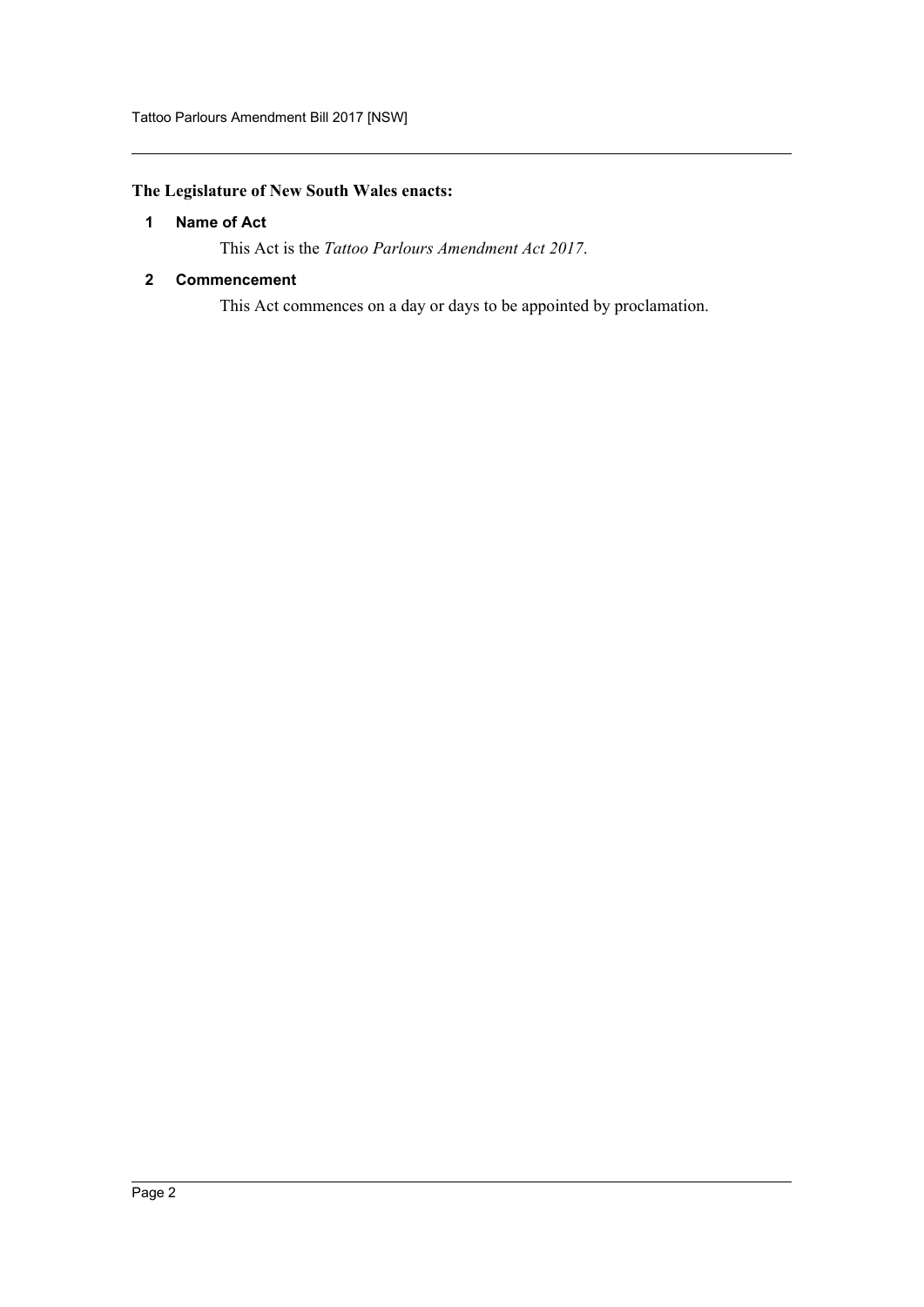## <span id="page-3-0"></span>**Schedule 1 Amendment of Tattoo Parlours Act 2012 No 32**

## **[1] Section 3 Definitions**

Omit the definition of *adverse security determination* from section 3 (1). Insert instead: *adverse security determination* made by the Commissioner means:

- (a) in relation to an applicant for a licence—a determination of the Commissioner that is reported to the Secretary under this Act on any one or more of the following:
	- (i) that the applicant is not a fit and proper person to be granted a licence,
	- (ii) that a close associate of the applicant is not a fit and proper person,
	- (iii) that it would be contrary to the public interest for the applicant to be granted a licence, or
- (b) in relation to a licensee—a determination of the Commissioner that is reported to the Secretary under this Act on any one or more of the following:
	- (i) that the licensee is not a fit and proper person to continue to hold the licence or to have the licence renewed,
	- (ii) that a close associate of the licensee is not a fit and proper person,
	- (iii) that it would be contrary to the public interest for the licensee to continue to hold the licence or to have the licence renewed.

#### **[2] Section 12 Statement as to close associates of applicant for operator licence**

Insert "or for the renewal of an operator licence" after "operator licence" in section 12 (1).

#### **[3] Section 13A**

Insert after section 13:

## **13A Renewal of licence**

- (1) An application for the renewal of a licence may be made to the Secretary by the licensee.
- (2) The application must:
	- (a) be in the approved form and manner, and
	- (b) be accompanied by the fee prescribed by the regulations, and
	- (c) in addition to the statement required under section 12, be accompanied by copies of 3 forms of personal identification of an approved kind for each individual identified as a close associate in that statement and who was not identified as such in the statement that accompanied the previous licence or renewal application made by the licensee.

**Note.** See sections 14–17 in relation to the grant, conditions and duration of renewed licences.

(3) If an application for the renewal of a licence is received by the Secretary on or before the date on which the licence is due to expire, the licence is, unless it is suspended for the time being under this or any other Act, taken to continue in force until the application is determined by the Secretary.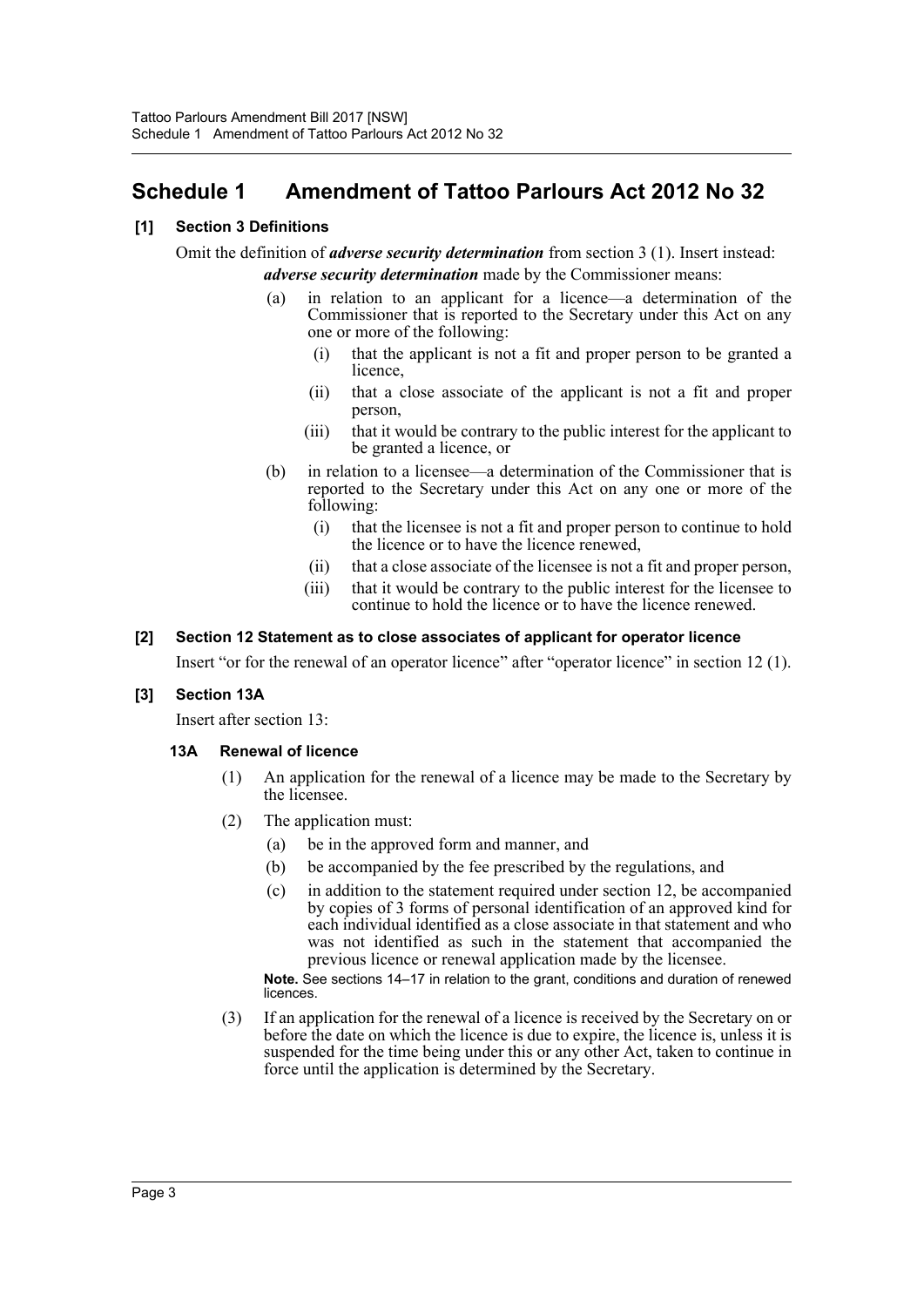(4) Division 3 applies to an application for renewal of a licence in the same way as it applies to an application for a licence.

**Note.** The Commissioner is required to make a security determination under Division 3 in relation to an application for the renewal of a licence that is referred to the Commissioner only if the application includes changes relating to the close associates of the licensee or the licensed premises—see section 14 (2).

- (5) A licence may be renewed on more than one occasion.
- (6) Section 12 of the *Criminal Records Act 1991* does not apply in relation to an application for the renewal of a licence.

#### **[4] Sections 14 and 27 (3)**

Insert "or for the renewal of a licence" after "an application for a licence" wherever occurring.

#### **[5] Section 14 Investigations, inquiries and referrals in relation to licence applications**

Omit "either or both" from section 14 (b). Insert instead "any one or more".

#### **[6] Section 14 (b) (i)**

Omit "to be granted the licence".

#### **[7] Section 14 (b) (ia)**

Insert after section 14 (b) (i):

(ia) whether a close associate of the applicant is a fit and proper person,

## **[8] Sections 14 (b) (ii) and 27 (2)**

Insert "or renewed" after "granted" wherever occurring.

## **[9] Section 14 (2)**

Insert at the end of section 14:

- (2) However, an application for the renewal of a licence is required to be referred to the Commissioner only if the application includes any changes relating to:
	- (a) the close associates of the licensee, or
	- (b) the licensed premises at which the licensee carries on a body art tattooing business.

#### **[10] Section 15 Secretary or Commissioner may require further information**

Insert "or for the renewal of a licence" after "an applicant for a licence" in section 15 (1).

#### **[11] Section 16 Decision of Secretary in relation to licence applications**

Insert "or for the renewal of a licence" after "application for a licence" wherever occurring in section 16 $(1)$  and  $(2)$ .

#### **[12] Sections 16 (1), (3) and (4) and 27 (4)**

Insert "or renew" after "grant" wherever occurring.

#### **[13] Section 16 (3) (a)**

Insert "or for the renewal of the licence" after "application for the licence".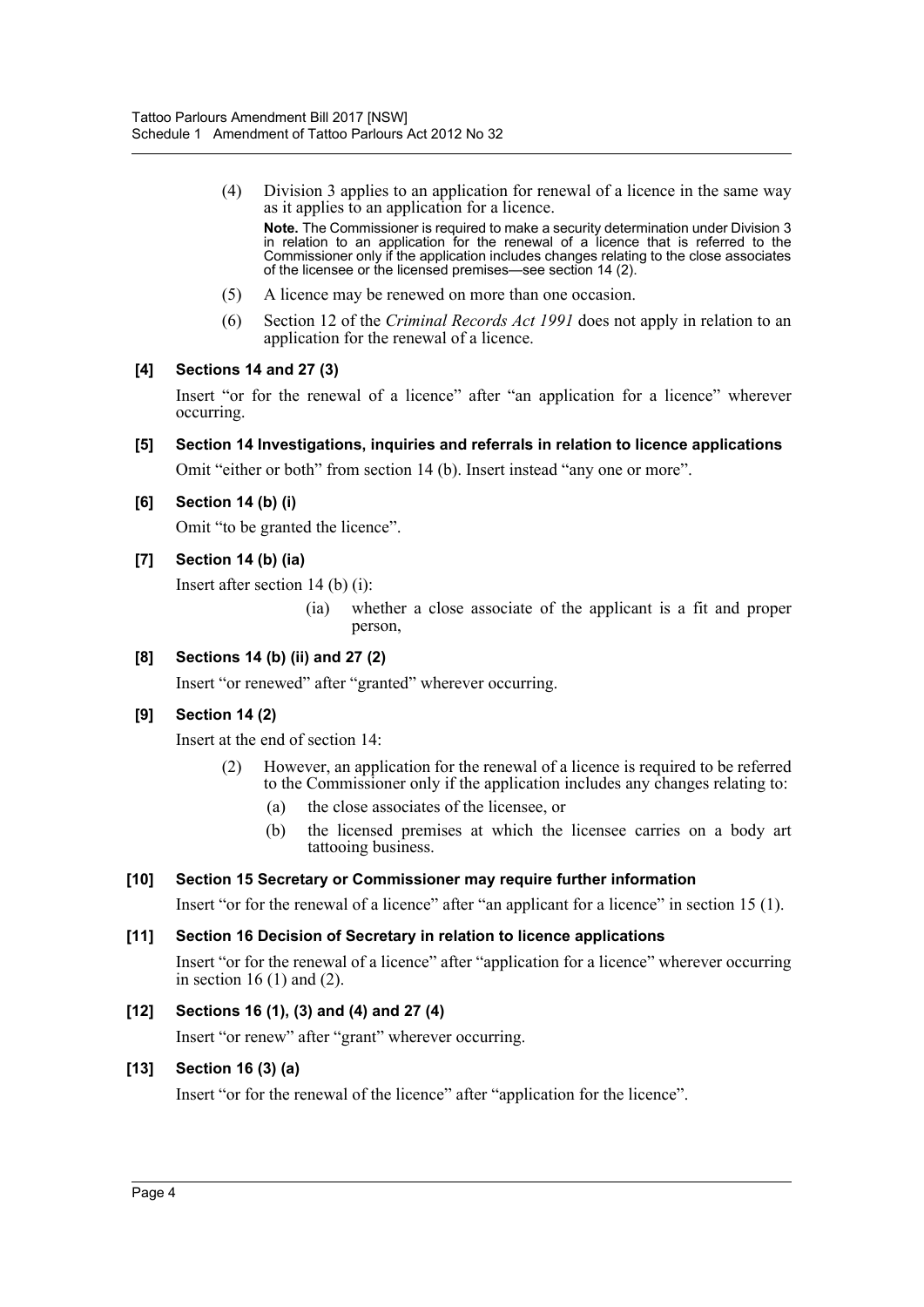### **[14] Section 16 (4)**

Insert "or the licensed premises" after "proposed licensed premises" wherever occurring.

#### **[15] Section 16 (4) (b)**

Omit "has not been granted". Insert instead "is not in force".

#### **[16] Section 16 (5)**

Insert "or renewal" after "granting".

#### **[17] Section 17**

Omit the section. Insert instead:

#### **17 Duration of licence**

- (1) A licence (other than a renewed licence) comes into force on the date specified in the licence.
- (2) A renewed licence comes into force on the date following the expiry date of the licence it renews.
- (3) A licence remains in force for a period of 3 years from the date on which it comes into force unless it is sooner cancelled or surrendered or otherwise ceases to be in force.

**Note.** A licence may also cease to be in force by operation of section 27 of the *Crimes (Criminal Organisations Control) Act 2012*.

(4) A licence suspended under this or any other Act is taken not to be in force for the purposes of this Act during the period of the suspension. However, the suspension of a licence does not affect the term of the licence.

#### **[18] Section 19 Commissioner to make security determinations about applicants and licensees**

Omit "either or both" wherever occurring in section 19 (1) and (2).

Insert instead "any one or more".

#### **[19] Section 19 (1) (a1)**

Insert after section 19 (1) (a):

(a1) whether a close associate of the applicant is a fit and proper person,

#### **[20] Section 19 (2) (a1)**

Insert after section 19 (2) (a):

(a1) whether a close associate of the licensee continues to be a fit and proper person,

#### **[21] Section 19 (4)**

Insert after section 19 (3):

- (4) For the purpose of making a determination on a matter referred to in subsection  $(1)$  or  $(2)$  and without limiting subsection  $(3)$ , the Commissioner may consider the following:
	- (a) information relating to spent convictions, despite anything to the contrary in the *Criminal Records Act 1991*,
	- (b) information relating to criminal charges, whether or not heard, proven, dismissed, withdrawn or discharged,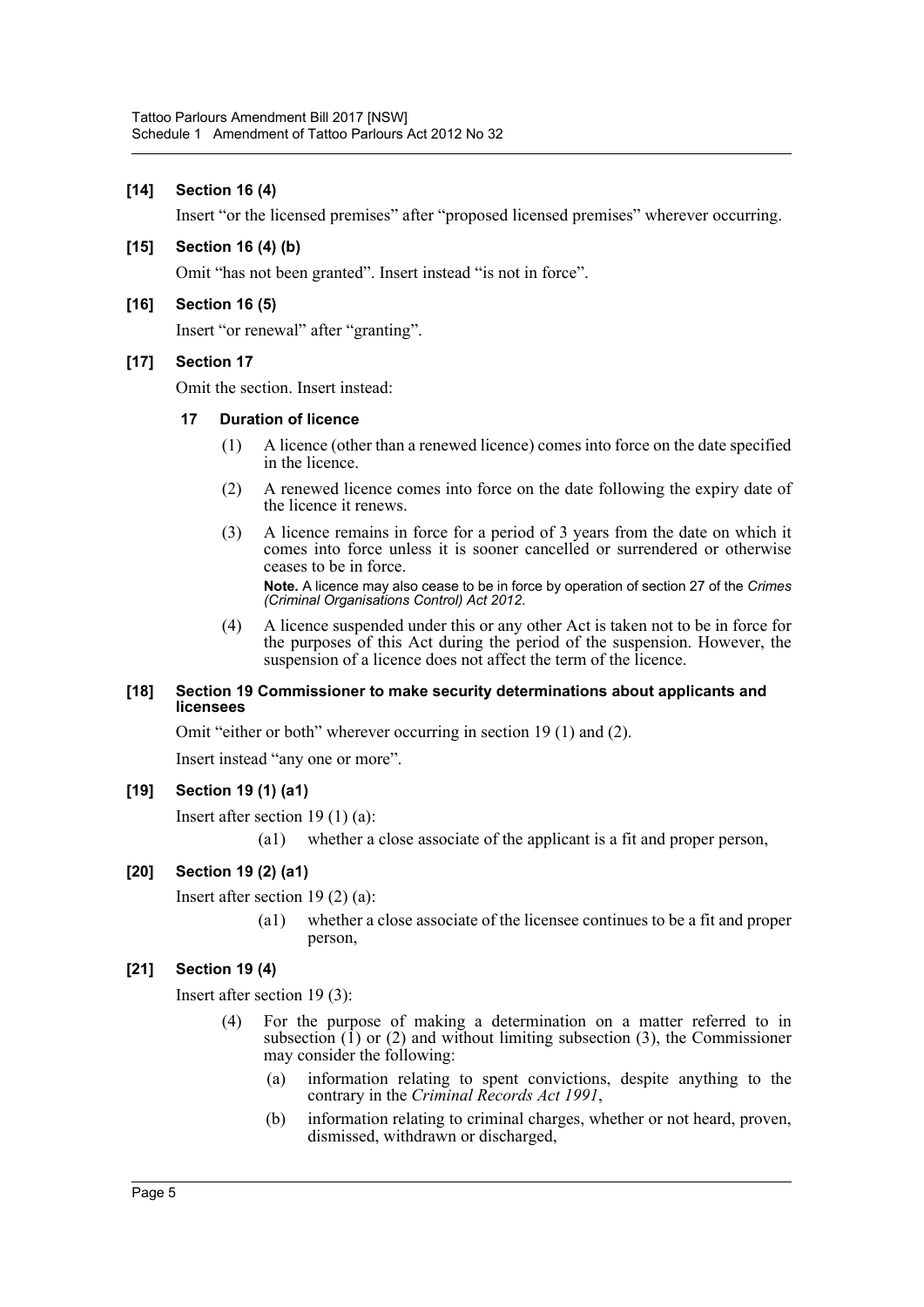(c) information relating to offences, despite anything to the contrary in section 579 of the *Crimes Act 1900*.

#### **[22] Section 19A Commissioner may require further information**

Omit "as to whether a licensee continues to be a fit and proper person to hold a licence, or whether it would be contrary to the public interest for the licensee to continue to hold a licence, the Commissioner may, by written notice served on the person concerned, require a licensee, or a close associate of a licensee," from section  $19A(1)$ .

Insert instead "in relation to any of the matters referred to in section 19 (2), the Commissioner may, by notice in writing served on the licensee or close associate concerned, require the licensee or close associate".

#### **[23] Section 20 Disclosure of criminal intelligence information**

Omit "under section 19" from section 20 (1).

Insert instead "or taking other action under this Act (including in making a report to the Secretary under section 19)".

#### **[24] Section 20 (1)**

Omit "as referred to in section 19 (3)".

#### **[25] Section 20 (2)**

Omit "as referred to in section 19 (3)". Insert instead "provided by the Commissioner".

#### **[26] Part 3, Division 4, heading**

Omit "**Special conditions relating to operator licences**".

Insert instead "**Miscellaneous licence conditions**".

#### **[27] Section 22 Change of licence particulars**

Omit "an operator licence" from section 22 (1). Insert instead "a licence".

#### **[28] Section 22 (1)**

Omit "in respect of a licence". Insert instead "in respect of the licence".

## **[29] Section 22 (1)**

Insert ", in the case of an operator licence," after "licensee and".

#### **[30] Section 22 (1A)**

Insert after section 22 (1):

(1A) The notice of a change in the particulars relating to the close associates of the holder of an operator licence must be accompanied by copies of 3 forms of personal identification of an approved kind for each individual identified as a close associate in that notice.

#### **[31] Section 26 Cancellation of licence**

Omit section 26 (1) (a). Insert instead:

(a) the licensee or a close associate of the licensee has failed to comply with a requirement of a notice under section 19A and the Secretary has been notified by the Commissioner of that failure, or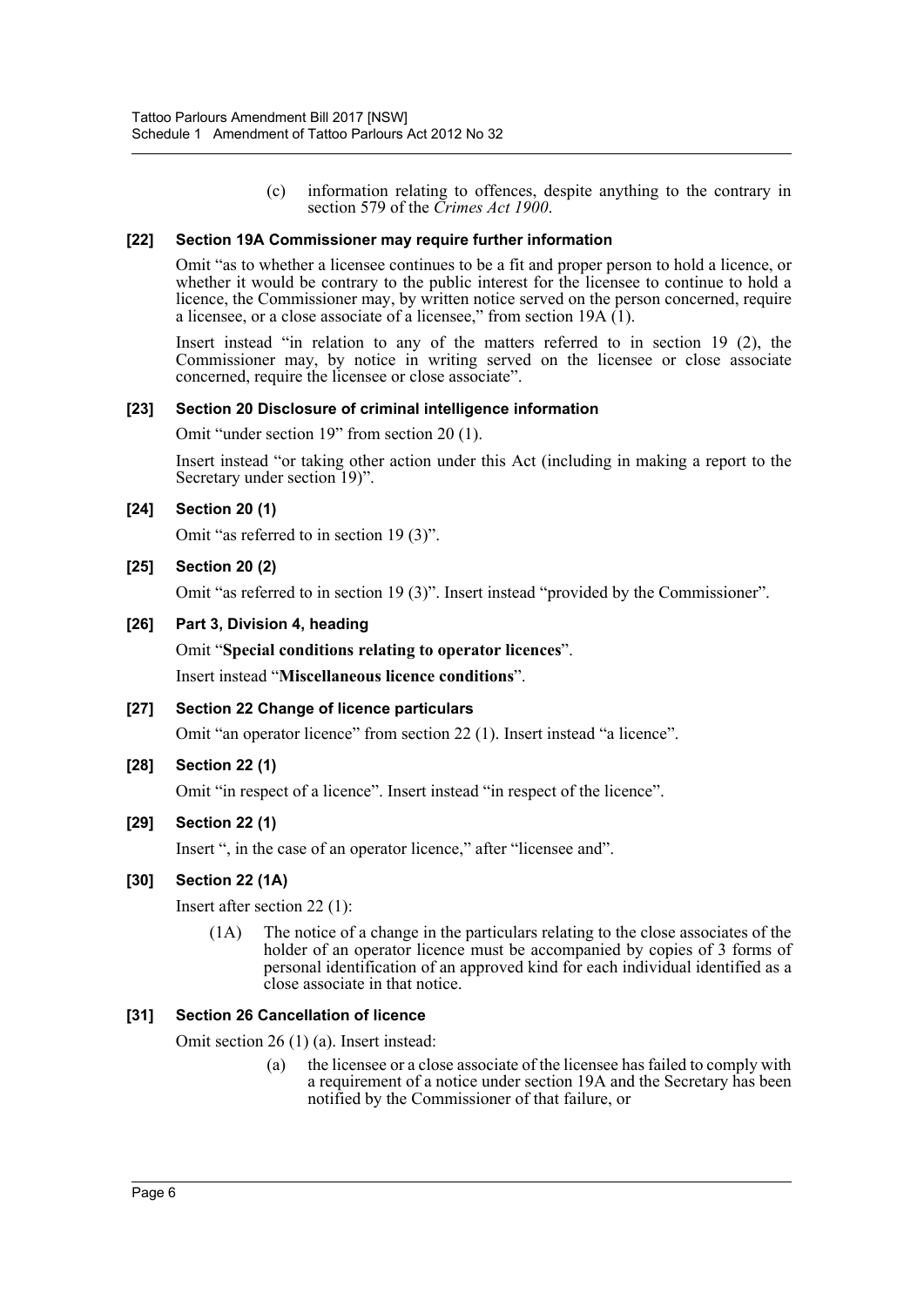## **[32] Section 26 (2) (a1)**

Insert after section 26 (2) (a):

(a1) if, within 60 days of being notified of the grant or renewal of the licence, the licensee fails to collect the licence from the place nominated by the Secretary, or

## **[33] Section 26 (3)**

Insert "or on the ground referred to in subsection (2) (a1)" after "about the licensee".

**[34] Section 27 Right to seek administrative review from Civil and Administrative Tribunal** Omit "(other than by operation of section  $26 (1) (a)$ " from section  $27 (1) (a)$ .

## **[35] Section 27 (1) (a1)**

Insert after section 27 (1) (a):

(a1) the refusal or failure by the Secretary to renew a licence granted to the person,

## **[36] Section 27 (1) (c)**

Insert "(other than on the ground referred to in section 26 (2) (a1))" after "cancellation".

#### **[37] Section 27 (2)**

Insert "or renewal" after "the grant".

#### **[38] Section 27 (3) and (4)**

Insert "or a close associate of the applicant" after "about the applicant for the administrative review" wherever occurring.

## **[39] Section 27 (4) (a)**

Omit the paragraph. Insert instead:

(a) is to ensure that it does not, in the reasons for its decision or otherwise, disclose the existence or content of any criminal intelligence report or other criminal information without the approval of the Commissioner, and

## **[40] Section 27 (4) (note)**

Omit "referred to in section 19 (3)".

## **[41] Section 27 (4A)**

Omit "identified in the Commissioner's determination as being from a criminal intelligence report or other criminal information referred to in section 19 (3)".

Insert instead "contained in a criminal intelligence report or other criminal information".

## **[42] Section 30C Powers that may be exercised by authorised officers on entry**

Insert after section 30C (1) (c):

(c1) make such examinations and inquiries as the authorised officer considers necessary,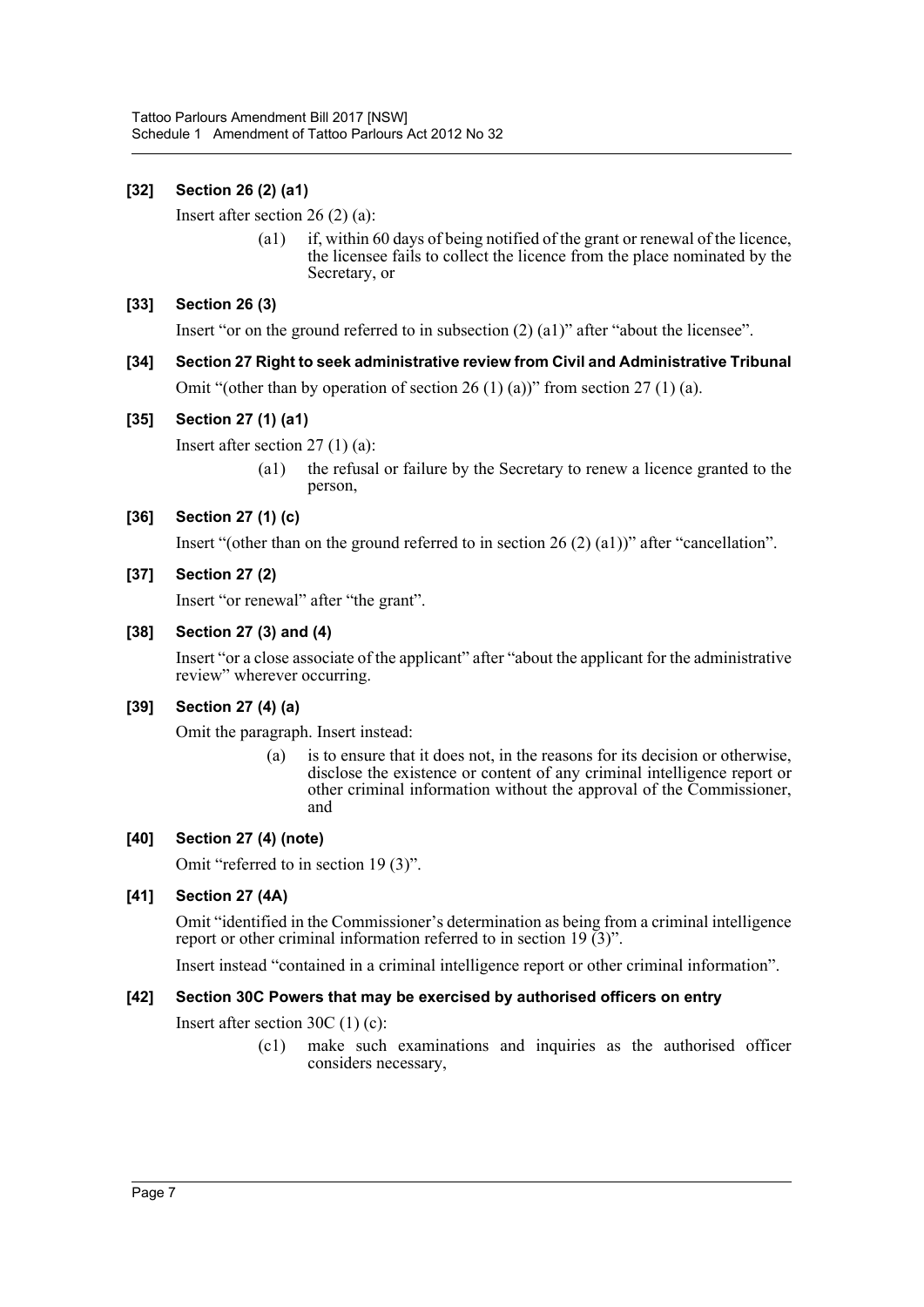#### **[43] Section 33A**

Insert after section 33:

#### **33A Provisions relating to requirements to furnish records or information or answer questions**

#### (1) **Warning to be given on each occasion**

A person is not guilty of an offence of failing to comply with a requirement under section 19A or 30C to furnish records or information or to answer a question unless the person was warned on that occasion that a failure to comply is an offence.

#### (2) **Self-incrimination not an excuse**

A person is not excused from a requirement under section 19A or 30C to furnish records or information or to answer a question on the ground that the record, information or answer might incriminate the person or make the person liable to a penalty.

#### (3) **Information or answer not admissible if objection made**

However, any information furnished or answer given by a natural person in compliance with a requirement under section 19A or 30C is not admissible in evidence against the person in criminal proceedings (except proceedings for an offence under section 33) if:

- (a) the person objected at the time to doing so on the ground that it might incriminate the person, or
- (b) the person was not warned on that occasion that the person may object to furnishing the information or giving the answer on the ground that it might incriminate the person.

#### (4) **Records admissible**

Any record furnished by a person in compliance with a requirement under section 19A or 30C is not inadmissible in evidence against the person in criminal proceedings on the ground that the record might incriminate the person.

#### (5) **Further information**

Further information obtained as a result of a record or information furnished or of an answer given in compliance with a requirement under section 19A or 30C is not inadmissible on the ground:

- (a) that the record or information had to be furnished or the answer had to be given, or
- (b) that the record or information furnished or answer given might incriminate the person.

## **[44] Section 35**

Omit the section. Insert instead:

#### **35 Penalty notices**

- (1) An authorised officer may issue a penalty notice to a person if it appears to the authorised officer that the person has committed a penalty notice offence.
- (2) A penalty notice offence is an offence against this Act or the regulations that is prescribed by the regulations as a penalty notice offence.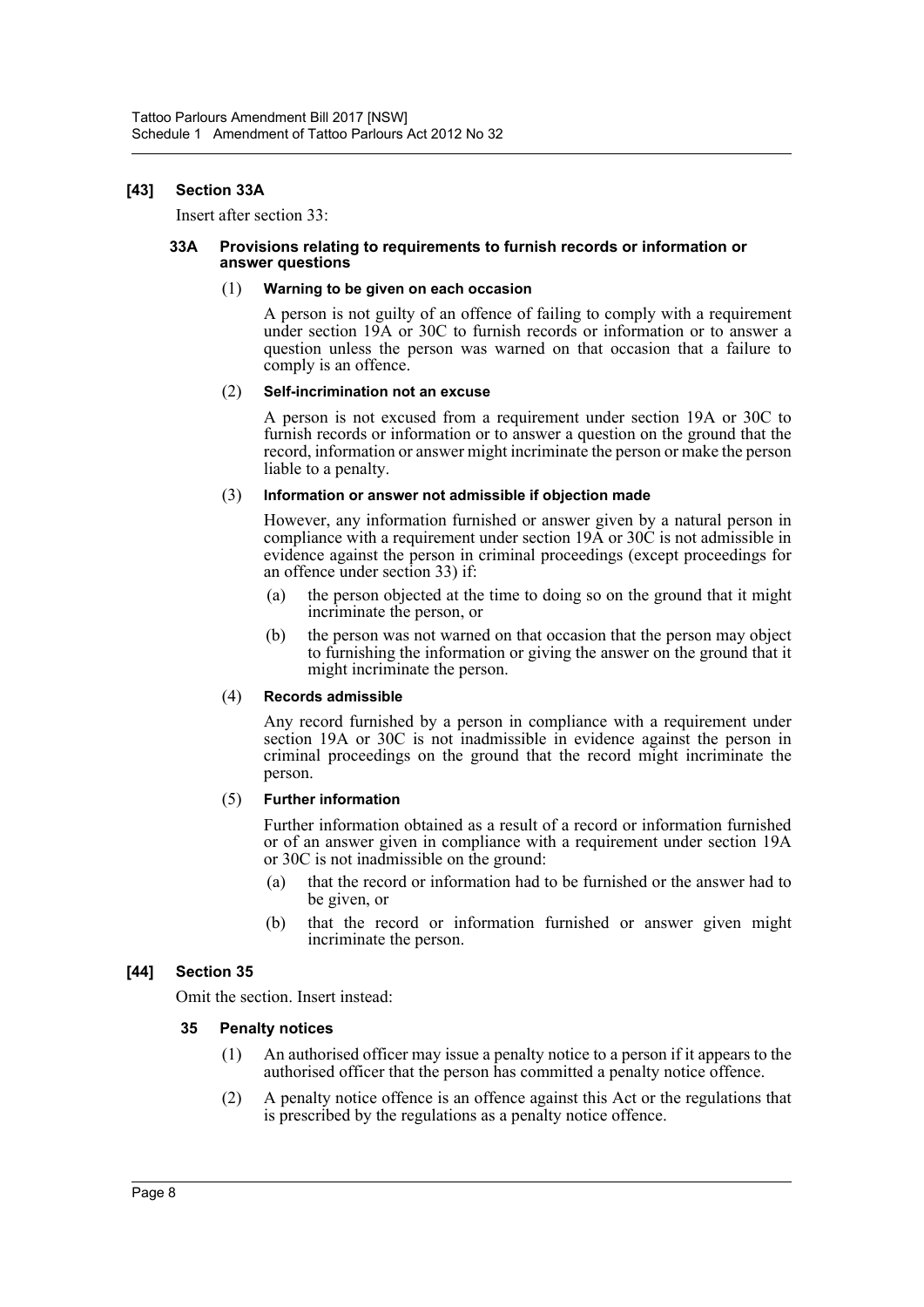- (3) The *Fines Act 1996* applies to a penalty notice issued under this section. **Note.** The *Fines Act 1996* provides that, if a person issued with a penalty notice does not wish to have the matter determined by a court, the person may pay the amount specified in the notice and is not liable to any further proceedings for the alleged offence.
- (4) The amount payable under a penalty notice issued under this section is the amount prescribed for the alleged offence by the regulations.
- (5) This section does not limit the operation of any other provision of, or made under, this or any other Act relating to proceedings that may be taken in respect of offences.

#### **[45] Section 39**

Omit the section. Insert instead:

#### **39 Service of documents**

- (1) A document that is authorised or required by this Act or the regulations to be served on any person may be served by any of the following methods:
	- (a) in the case of an individual—by personal delivery to the person,
	- (b) by post to the address specified by the person for the service of documents of that kind,
	- (c) in the case of an individual who has not specified such an address—by post to the residential or business address of the person last known to the person serving the document,
	- (d) in the case of a corporation—by post to the registered office or any other office of the corporation or by leaving it at any such office with a person apparently over the age of 16 years,
	- (e) by email to an email address specified by the person for the service of documents of that kind,
	- (f) by any other method authorised by the regulations for the service of documents of that kind.
- (2) Nothing in this section affects the operation of any provision of a law or of the rules of a court authorising a document to be served on a person by any other method.
- (3) In this section, *serve* includes give or send.

#### **[46] Schedule 1 Savings, transitional and other provisions**

Insert after Part 3:

## **Part 4 Provisions consequent on enactment of Tattoo Parlours Amendment Act 2017**

#### **6 Pending applications for licence renewals**

(1) This clause applies in relation to an application (a *pending application*) that was made, but not finally determined, before the commencement of the *Tattoo Parlours Amendment Act 2017* by the holder of a licence (the *existing licence*) for a new licence to replace the existing licence that is due to expire.